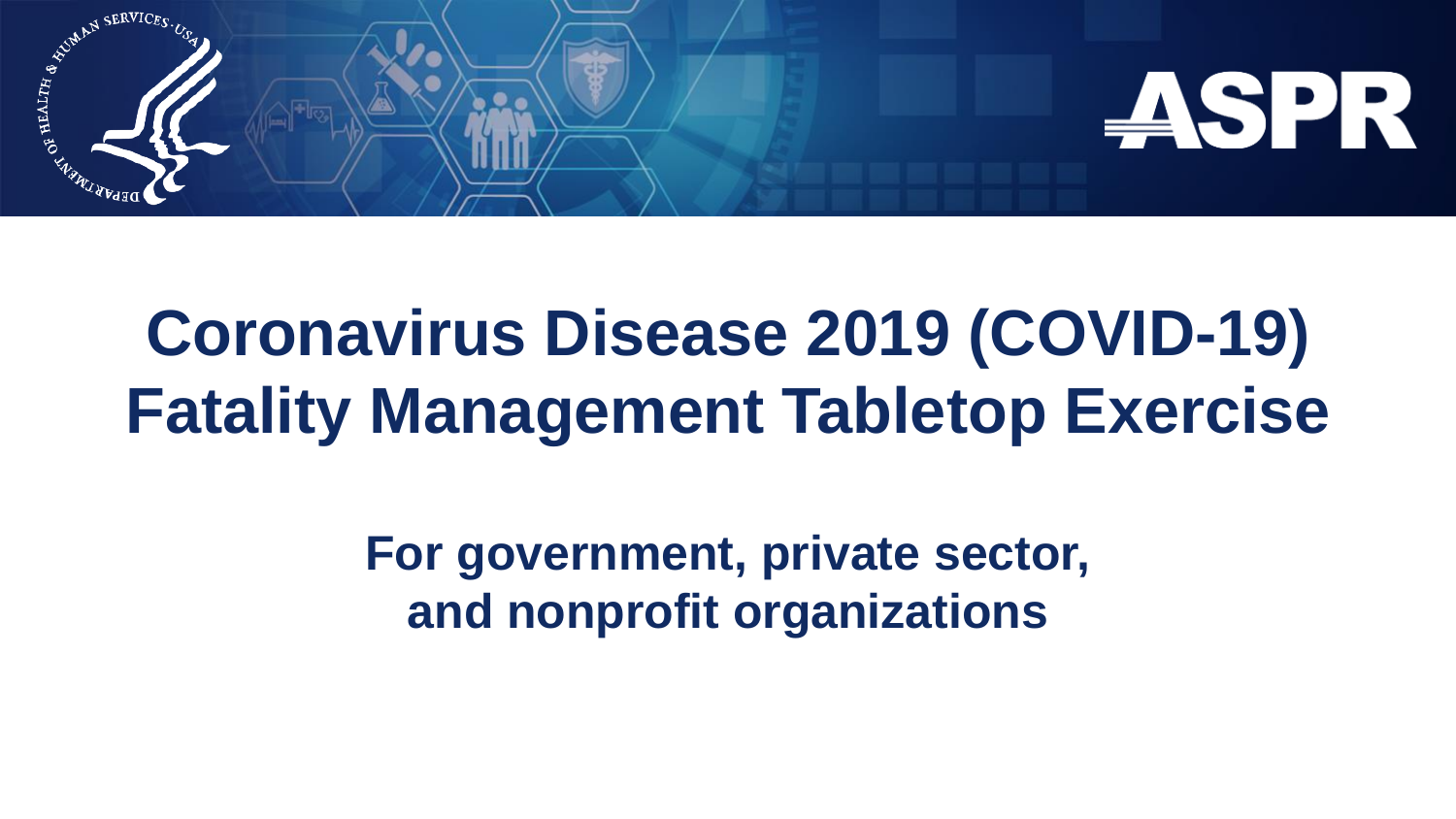### **Instructions**

- Exercise organizers should use as much or as little of the content within this slide deck as desired. Before conducting the exercise:
	- I dentify one or more senior leaders to provide opening and closing remarks
	- Depending on the number of participants and length of time allotted for the exercise, determine whether there is sufficient time for participants to introduce themselves by stating their name and organization
	- Ensure that the objectives, outcomes, and scenario information presented in this slide deck aligns with the information presented in the Situation Manual
- **Once this slide deck has been modified as desired, delete this instructions slide**

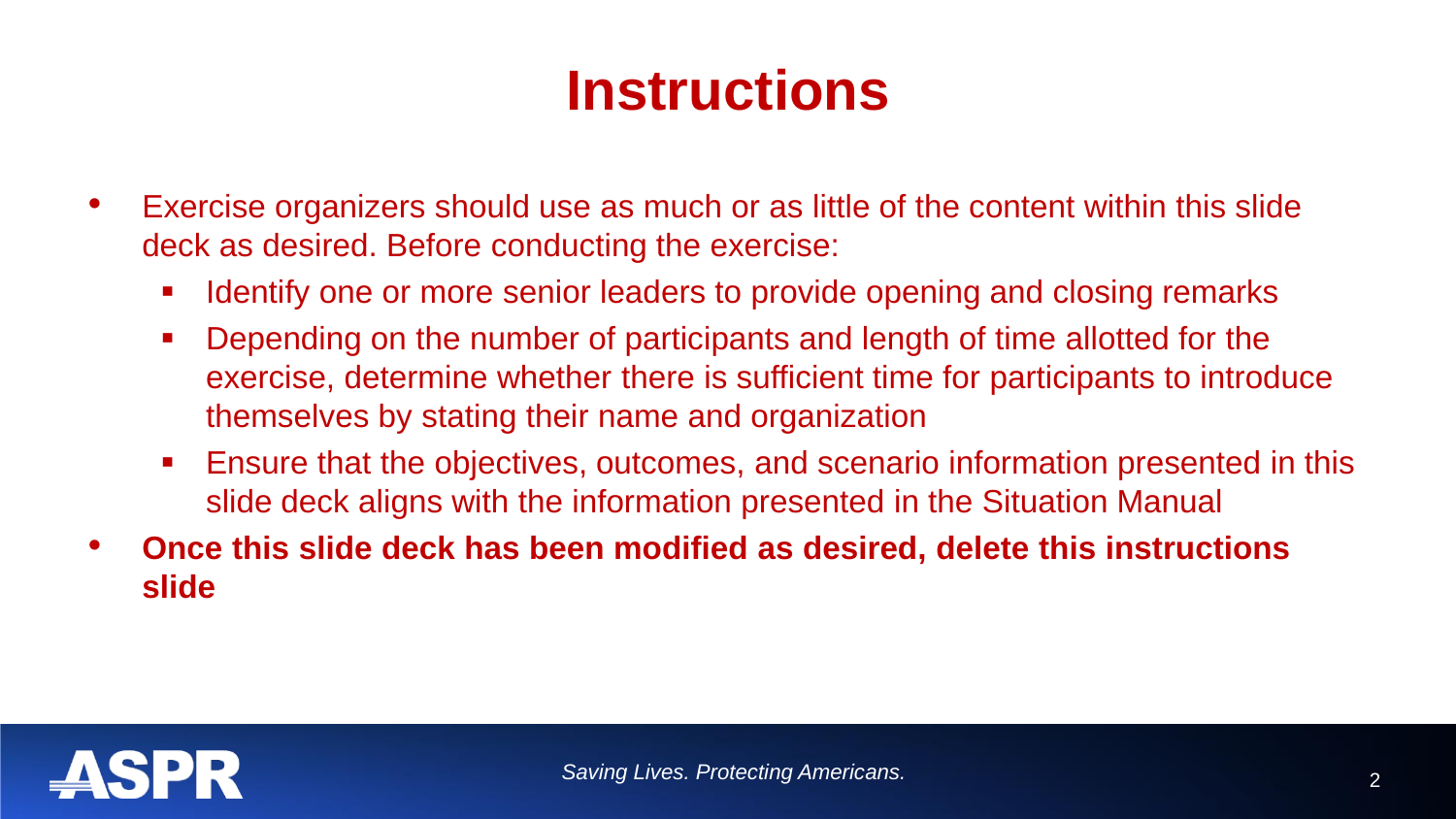### **Opening Remarks**

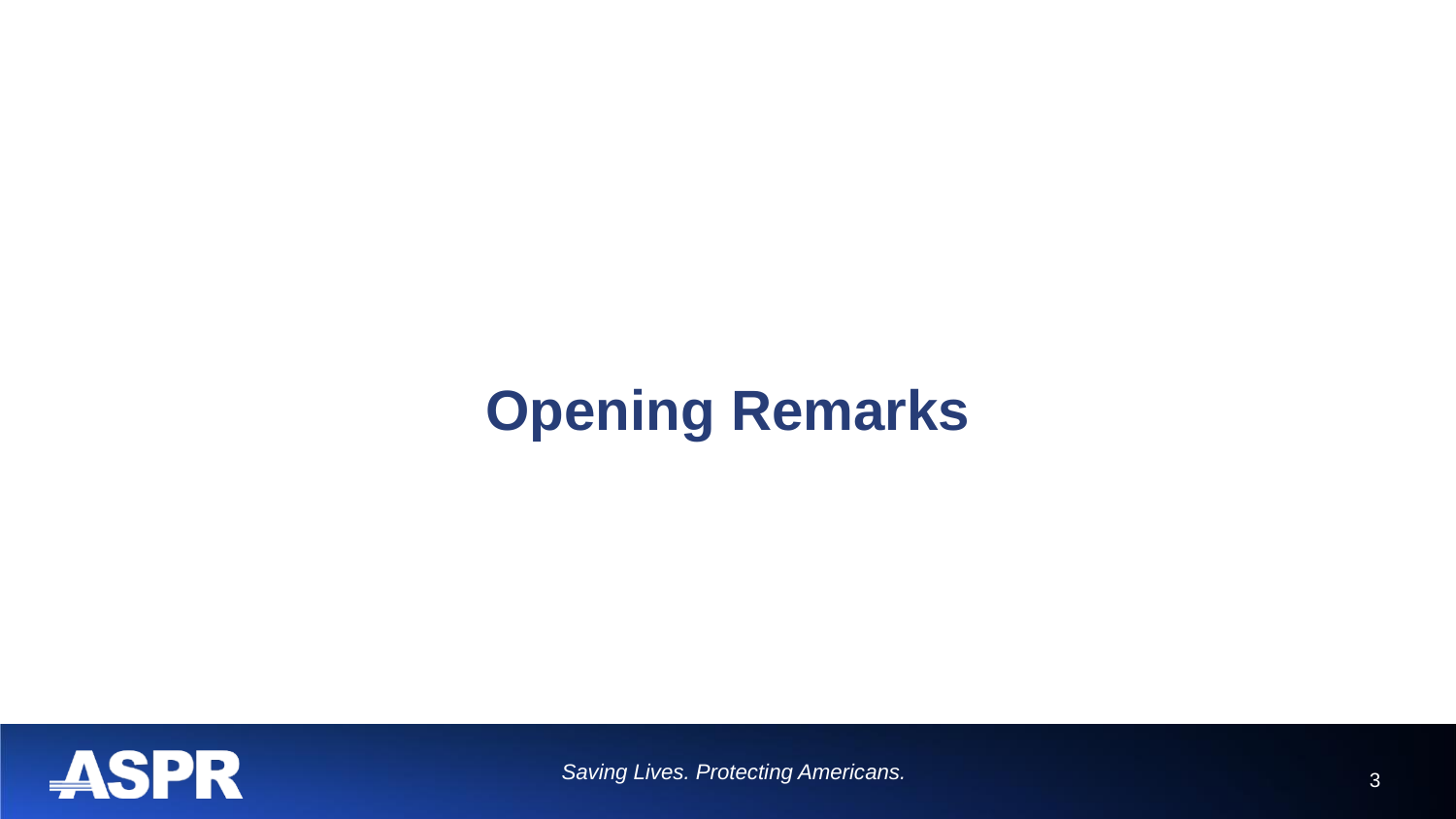# **Agenda**

- Administrative Items
- Introductions
- Exercise Objectives and Outcomes
- Scenario Overview
	- Confirmed COVID-19 Cases
	- **Hospitalizations and Deaths**
- Facilitated Discussion
- Adjourn

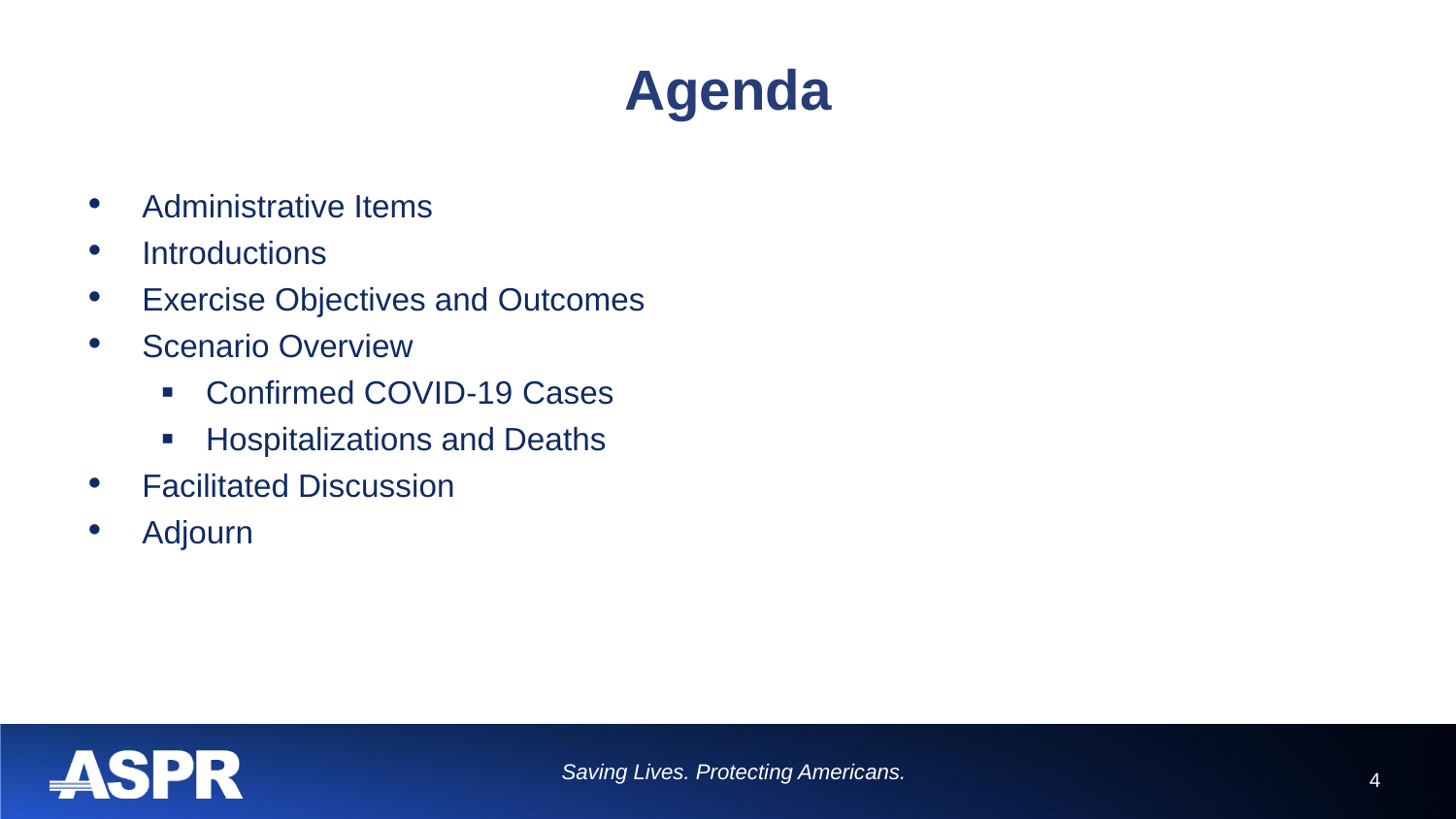### **Administrative Items**

- Emergency Exit and Evacuation
- Restrooms
- Situation Manual

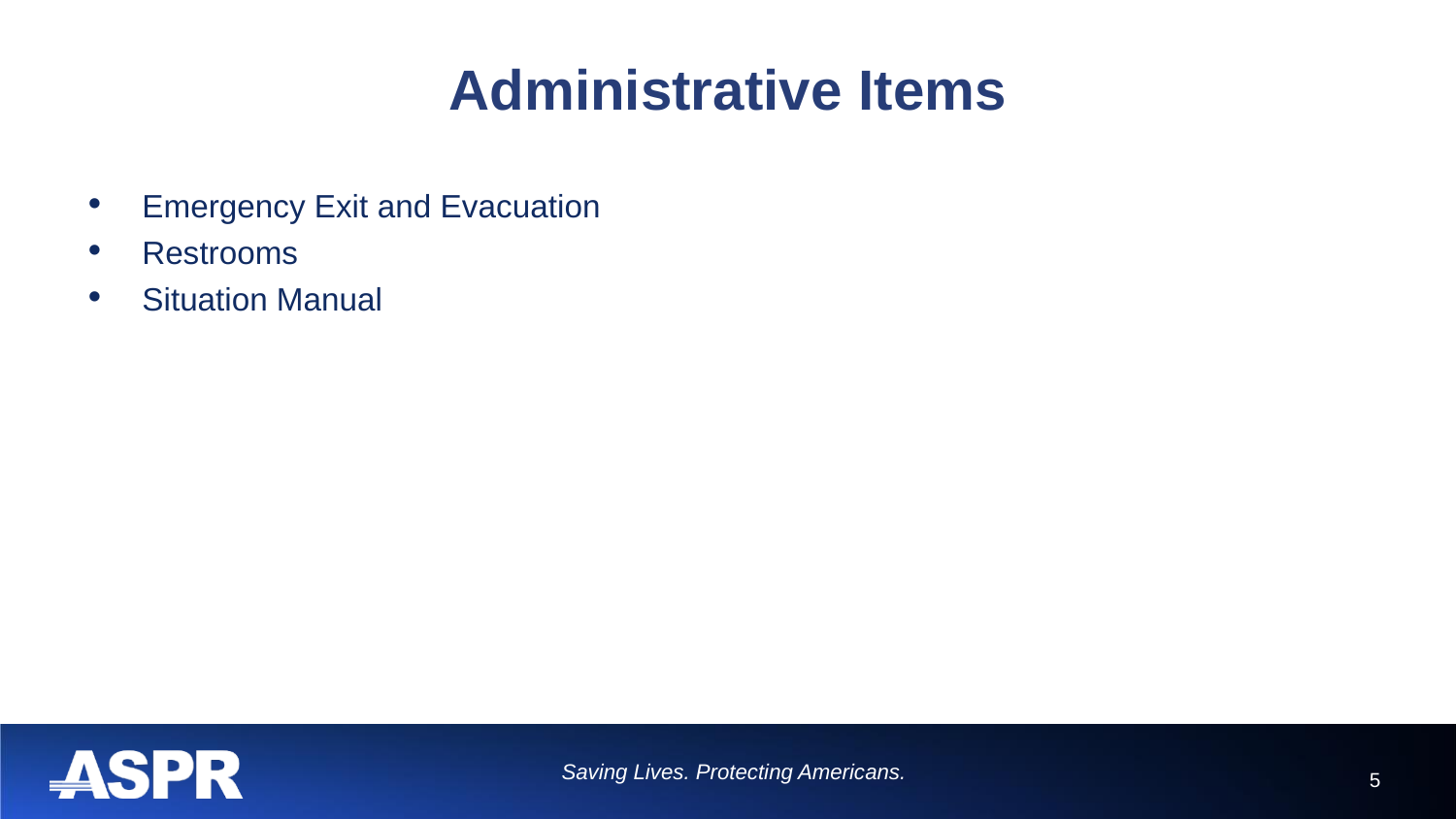#### **Introductions**

- Name
- Organization

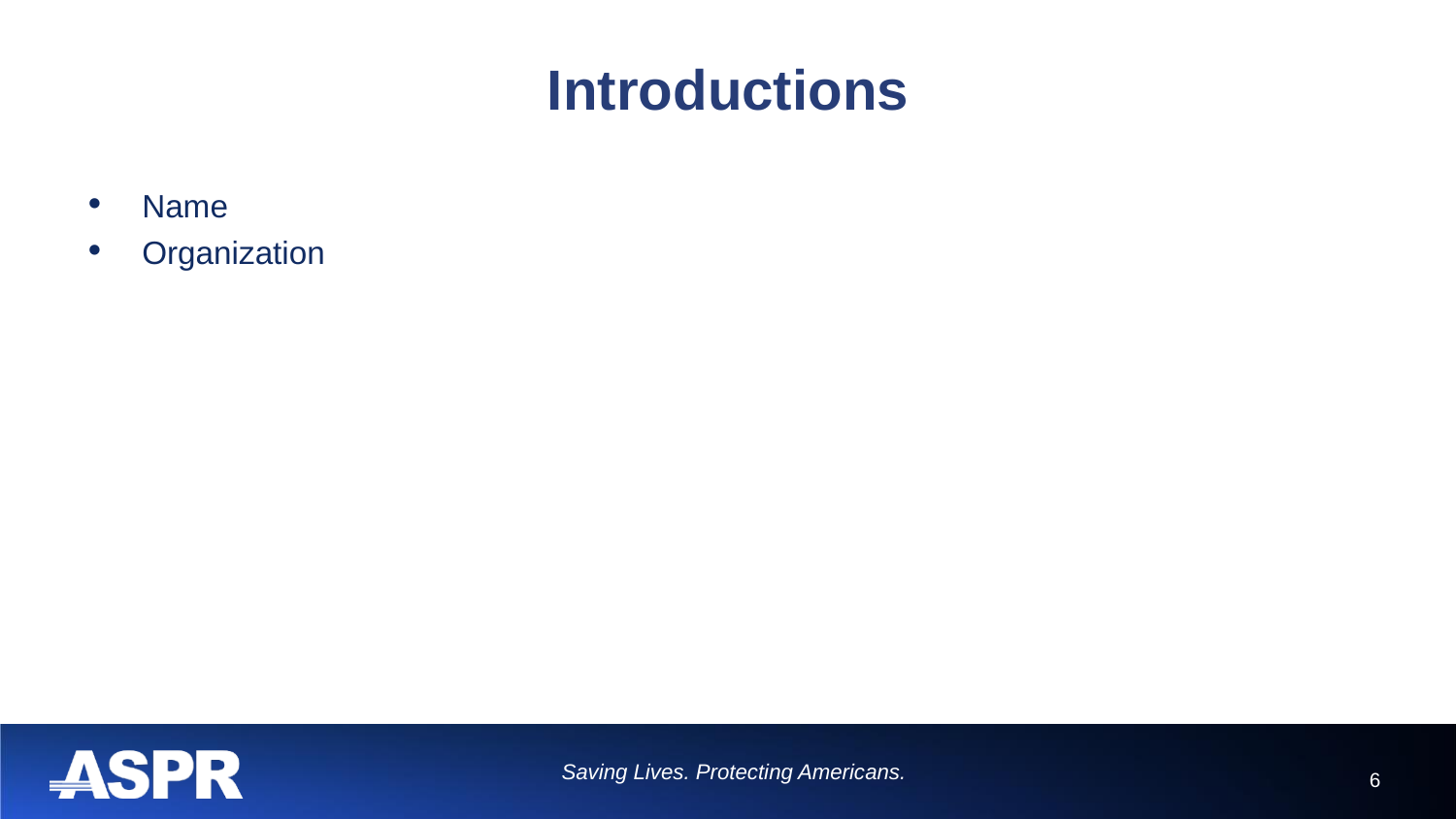#### **Exercise Objectives**

- Discuss and determine how government, private sector, and nonprofit organizations will coordinate fatality management operations at the local, state, and national levels
- Discuss and determine how response partners will record and track mortality information during the COVID-19 pandemic
- Identify laws and regulations that may be altered or relaxed to expedite the process of managing large numbers of decedents
- Discuss and determine what resources localities will request from states and what resources states will in turn request from the federal government to support fatality management operations, and discuss options for mitigating resource shortages
- Discuss and determine what fatality management support, if any, state and local authorities could obtain from private companies.

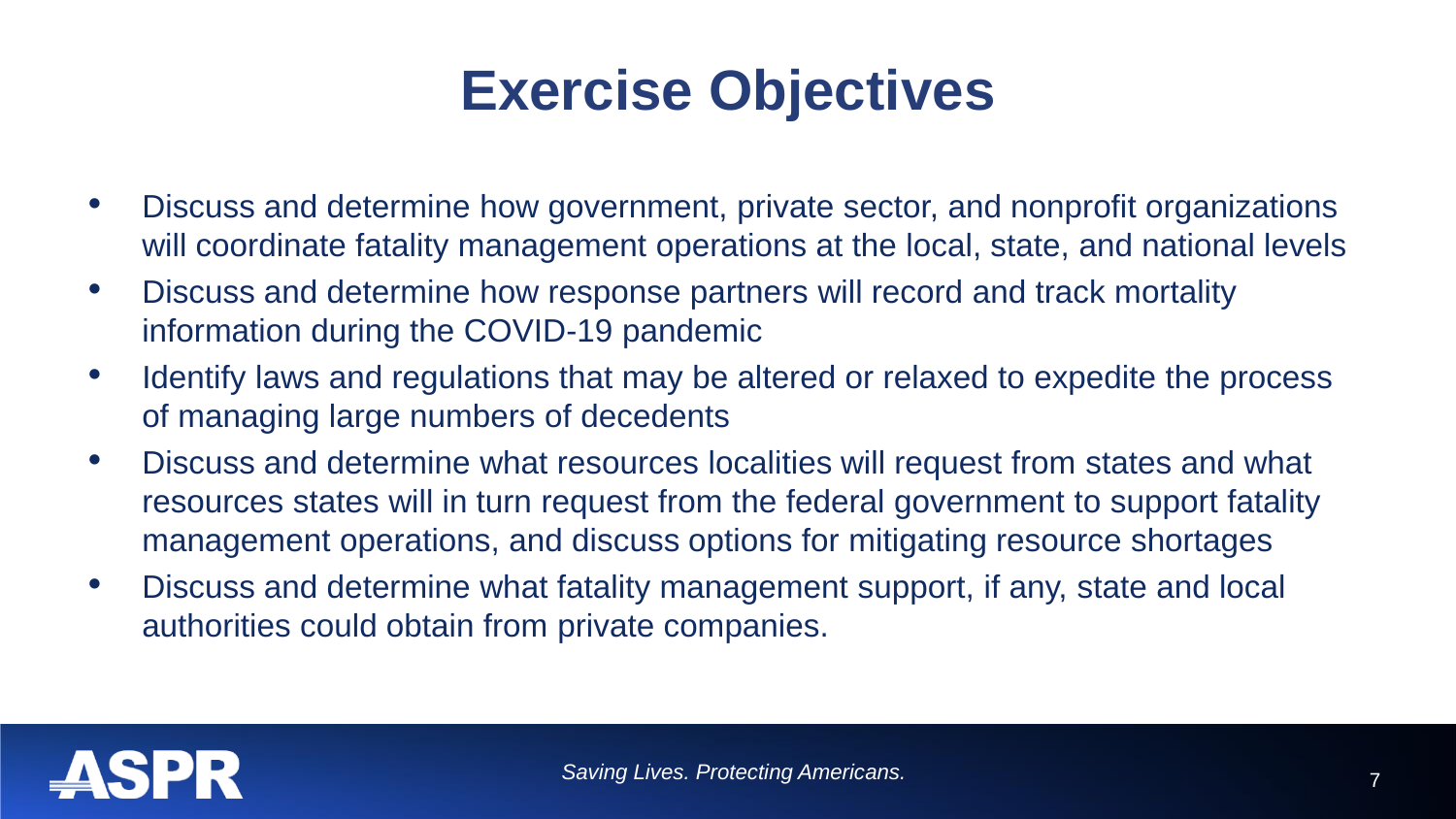# **Exercise Objectives (Cont.)**

- Discuss and determine what infection control practices response partners will employ when handling human remains and what restrictions state and local jurisdictions may place on visitations and funeral services to mitigate the spread of disease
- Discuss and determine workforce protection measures government, private sector, and nonprofit organizations will implement to protect personnel involved in fatality management operations
- Discuss and determine behavioral health guidance and support government and nonprofit organizations will provide to family members of the deceased and responders
- Discuss and determine how governments and nonprofit organizations will develop and adapt public messaging regarding fatalities and fatality management operations as the number of deaths caused by COVID-19 increases

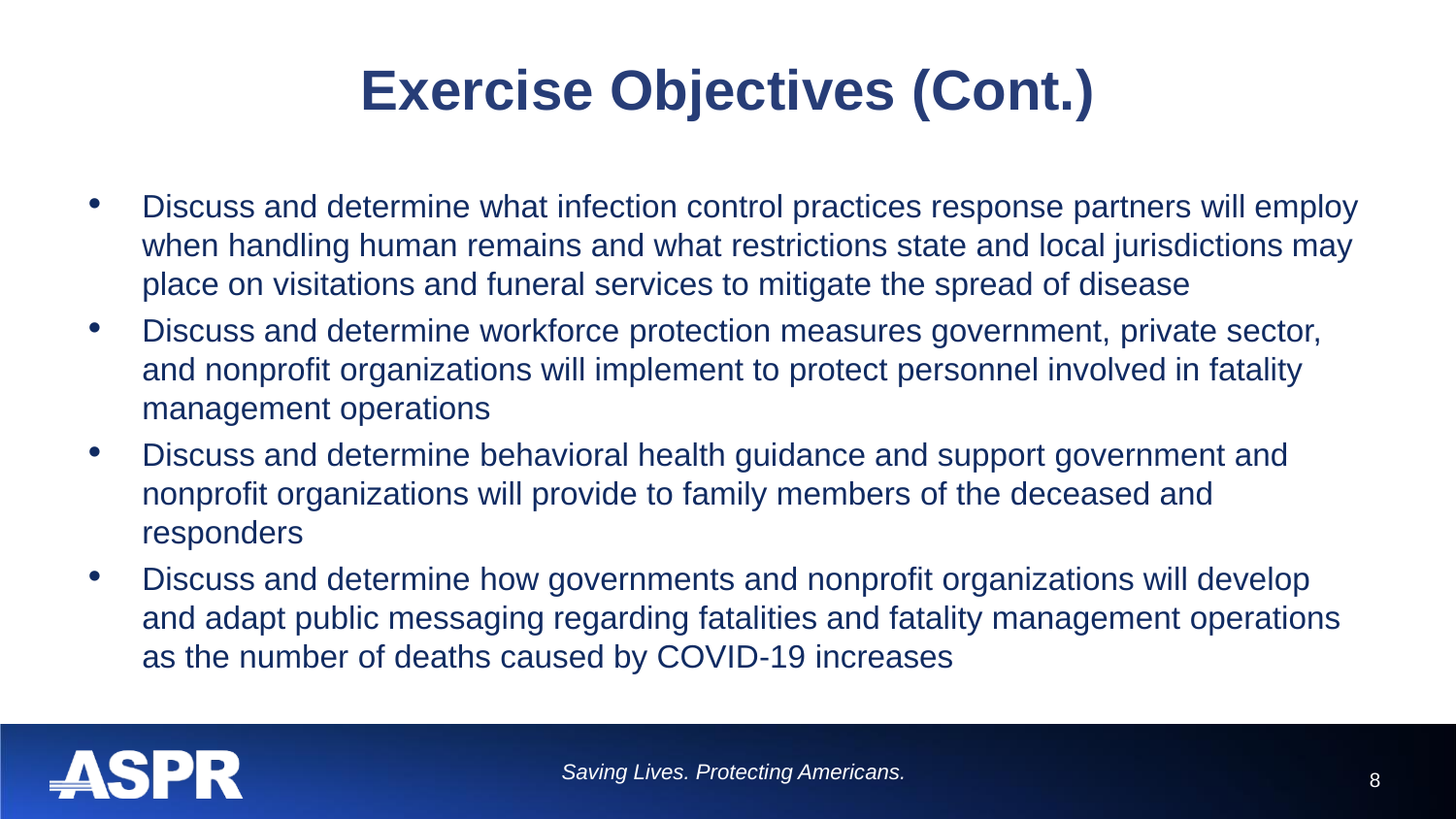#### **Exercise Outcomes**

- Confirm the processes by which government, private sector, and nonprofit organizations will coordinate fatality management operations at the local, state, and national levels
- Better understand the decisions that elected officials will need to make during a mass fatality event, and what information officials will need to make these decisions
- Better understand the legal and regulatory landscape in which response partners will conduct fatality management operations
- Identify key resources that state, local, tribal, and territorial (SLTT) partners will require to manage large numbers of fatalities during the COVID-19 pandemic and identify potential supply chains gaps or shortfalls

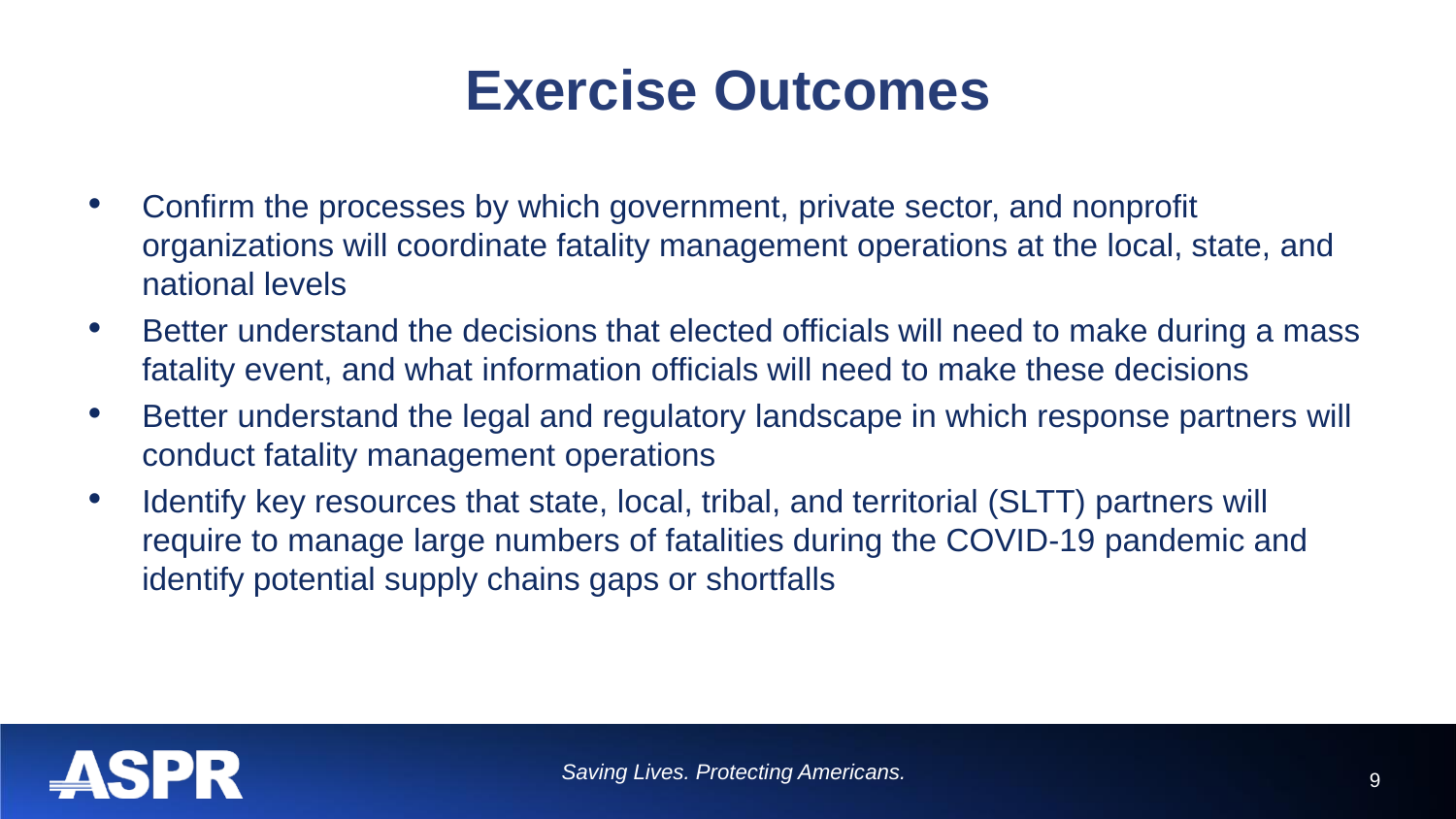# **Exercise Outcomes (Cont.)**

- Better understand how to protect responders and the public from exposure to infectious human remains and identify the channels available for local, state, and federal public health officials to disseminate infection control guidance
- Prepare SLTT and federal response partners to provide accessible public messaging and risk communications regarding fatalities and fatality operations throughout the COVID-19 response
- Better prepare government, private sector, and nonprofit organizations at the local, state, and national levels to respond to mass fatalities resulting from the COVID-19 pandemic

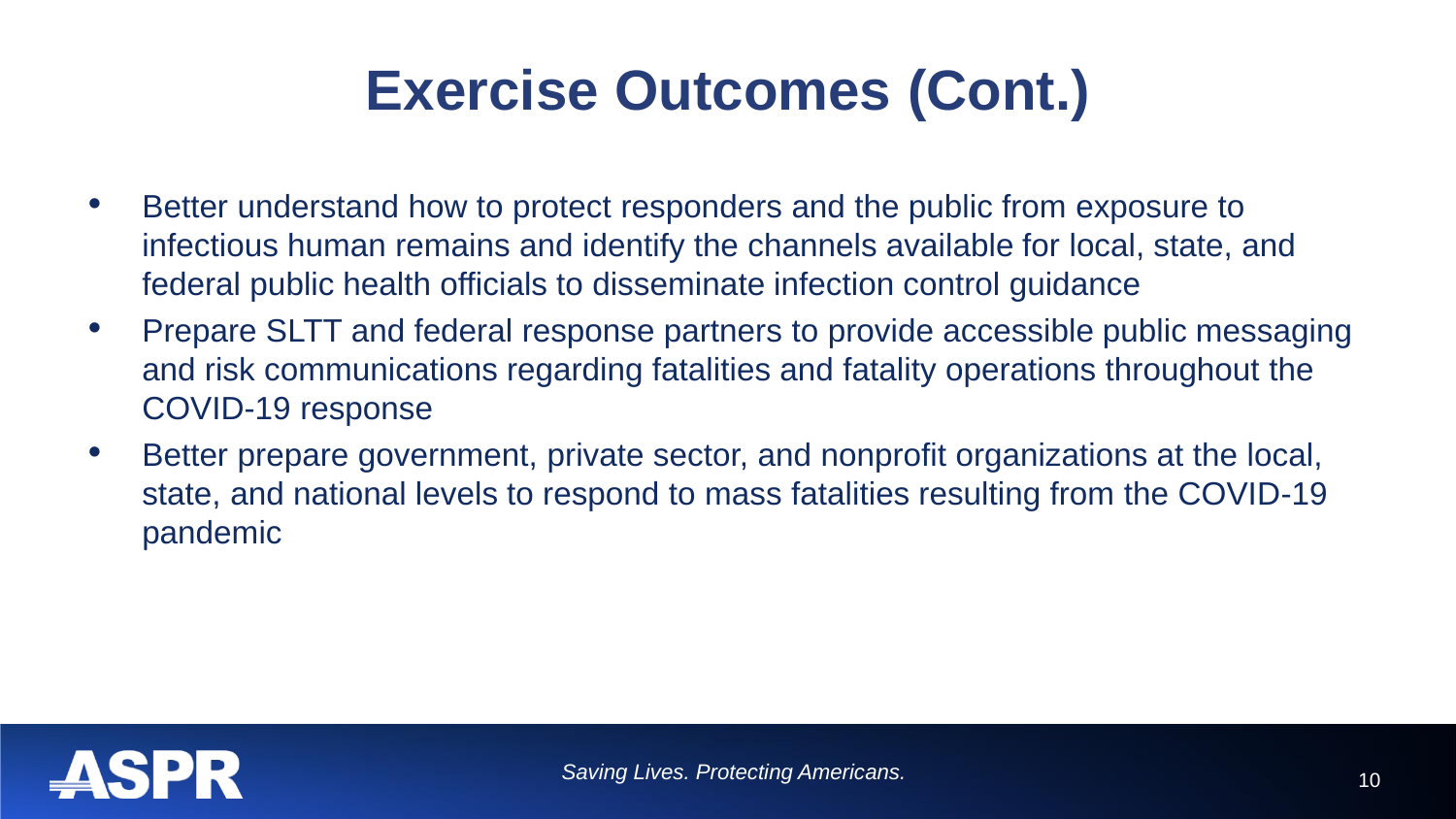#### **Scenario Overview**

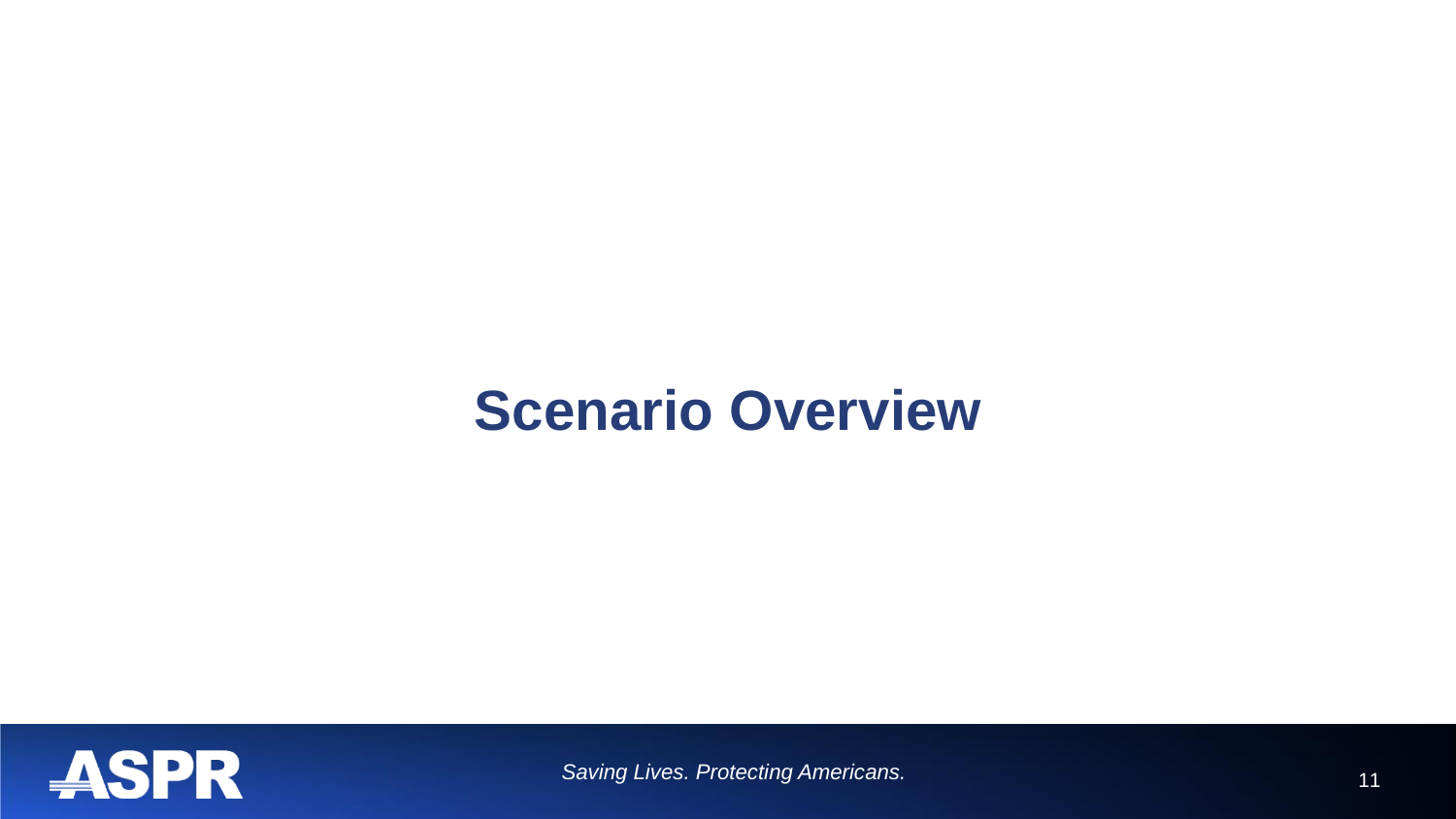# **Confirmed COVID-19 Cases**

- At the start of the exercise (STARTEX), there are 1,000 confirmed cases at the state level, 5,000 confirmed cases at the regional level, and 50,000 confirmed cases at the national level
- By STARTEX  $+$  40 days, there are approximately 274,000 cumulative confirmed cases at the state level, 1.3 million cumulative confirmed cases at the regional level, and 12.6 million cumulative confirmed cases at the national level



## **ASPR**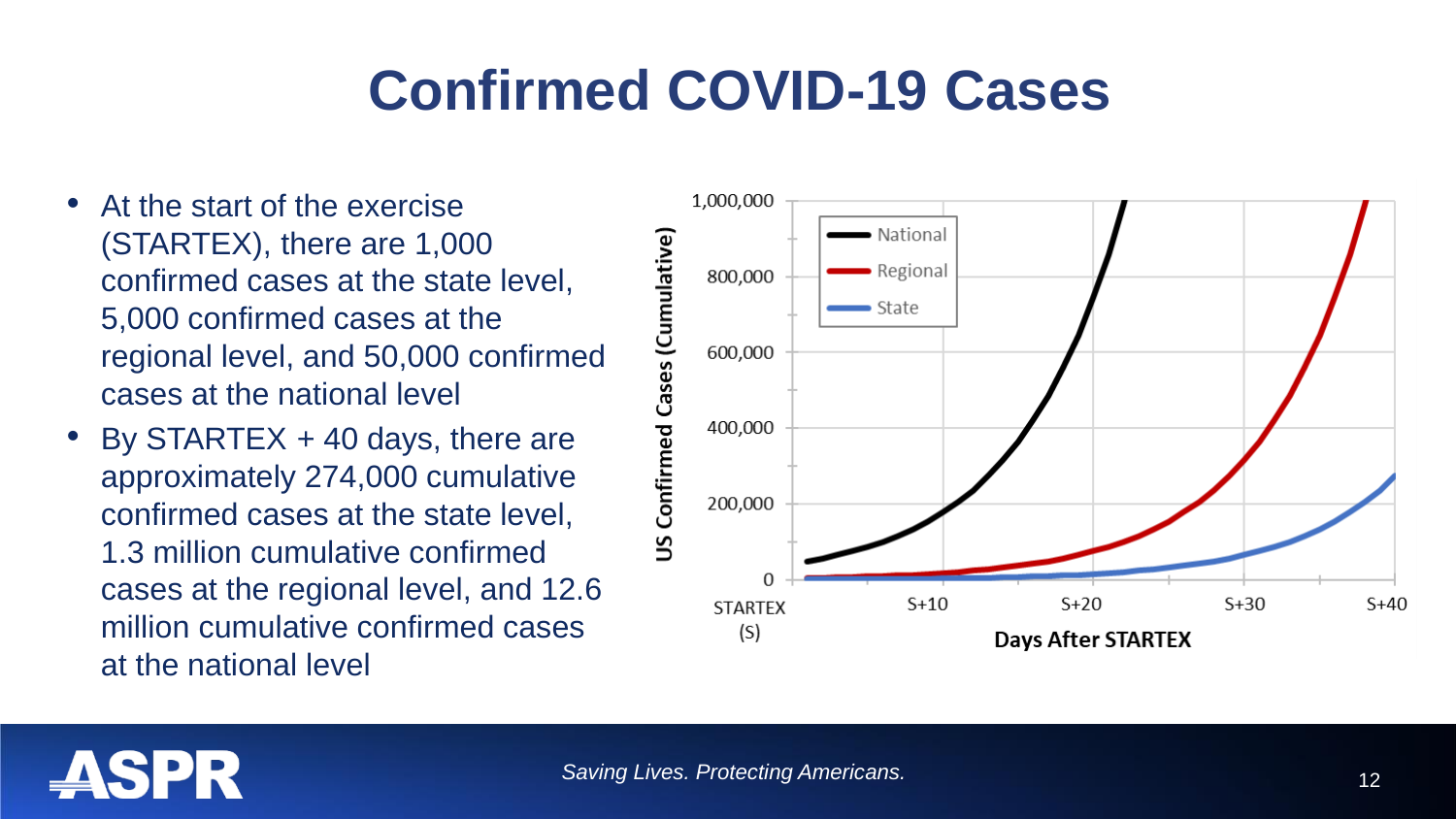### **Daily New Deaths at the State Level**

- As time progresses, the number of deaths caused by COVID-19 begins to overwhelm state and local resources
- With each day that passes, the daily number of new deaths increases, further straining resources
- By STARTEX  $+$  40 days, there are approximately 10,000 cumulative deaths in the state, with approximately 1,350 new deaths on Day 40 alone

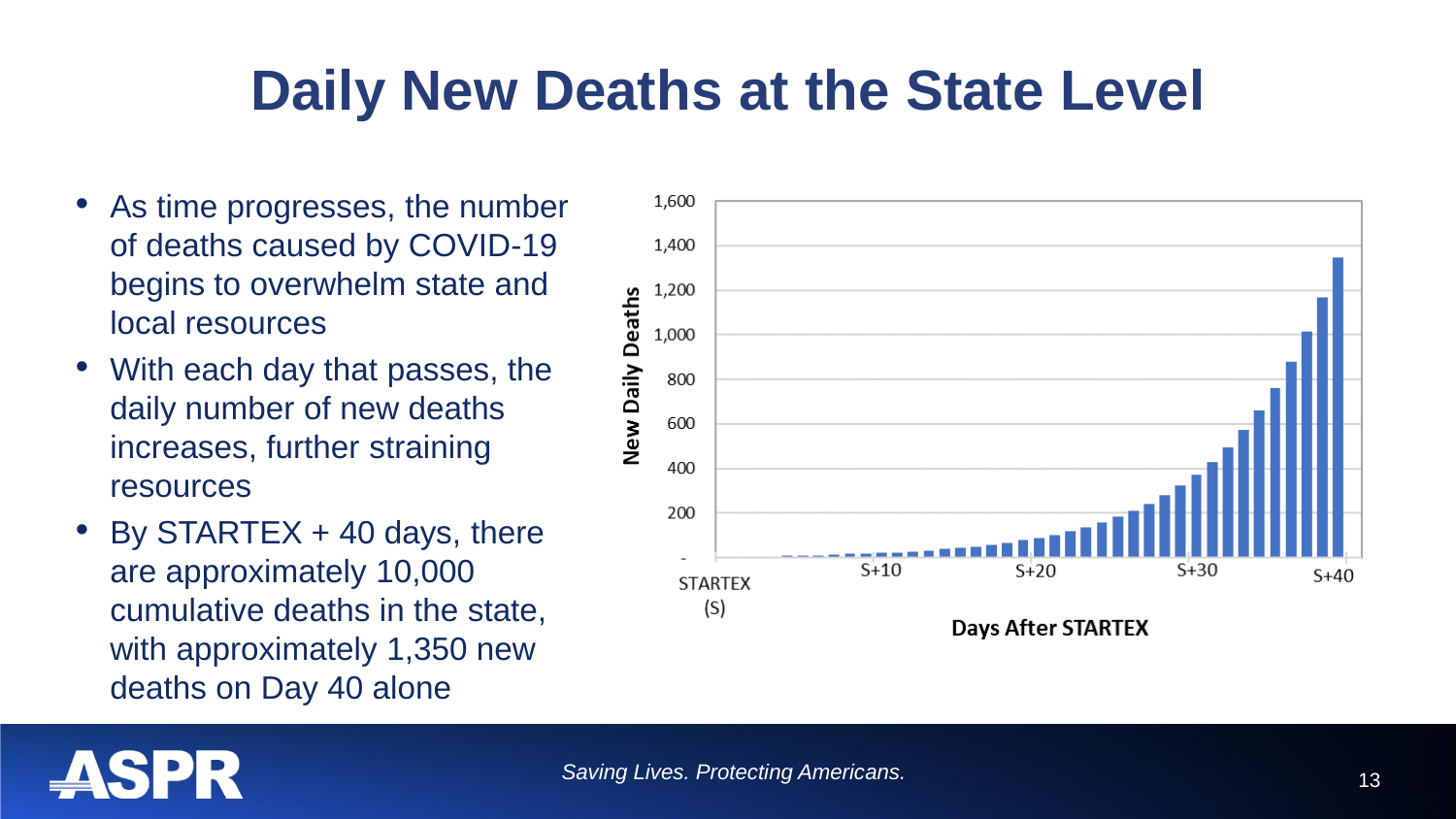# **Daily New Deaths at the Regional Level**

- Regional resources also become overwhelmed by the number of deaths
- By STARTEX  $+$  40 days, there are approximately 49,000 cumulative deaths in the region, with approximately 6,500 new deaths on Day 40 alone



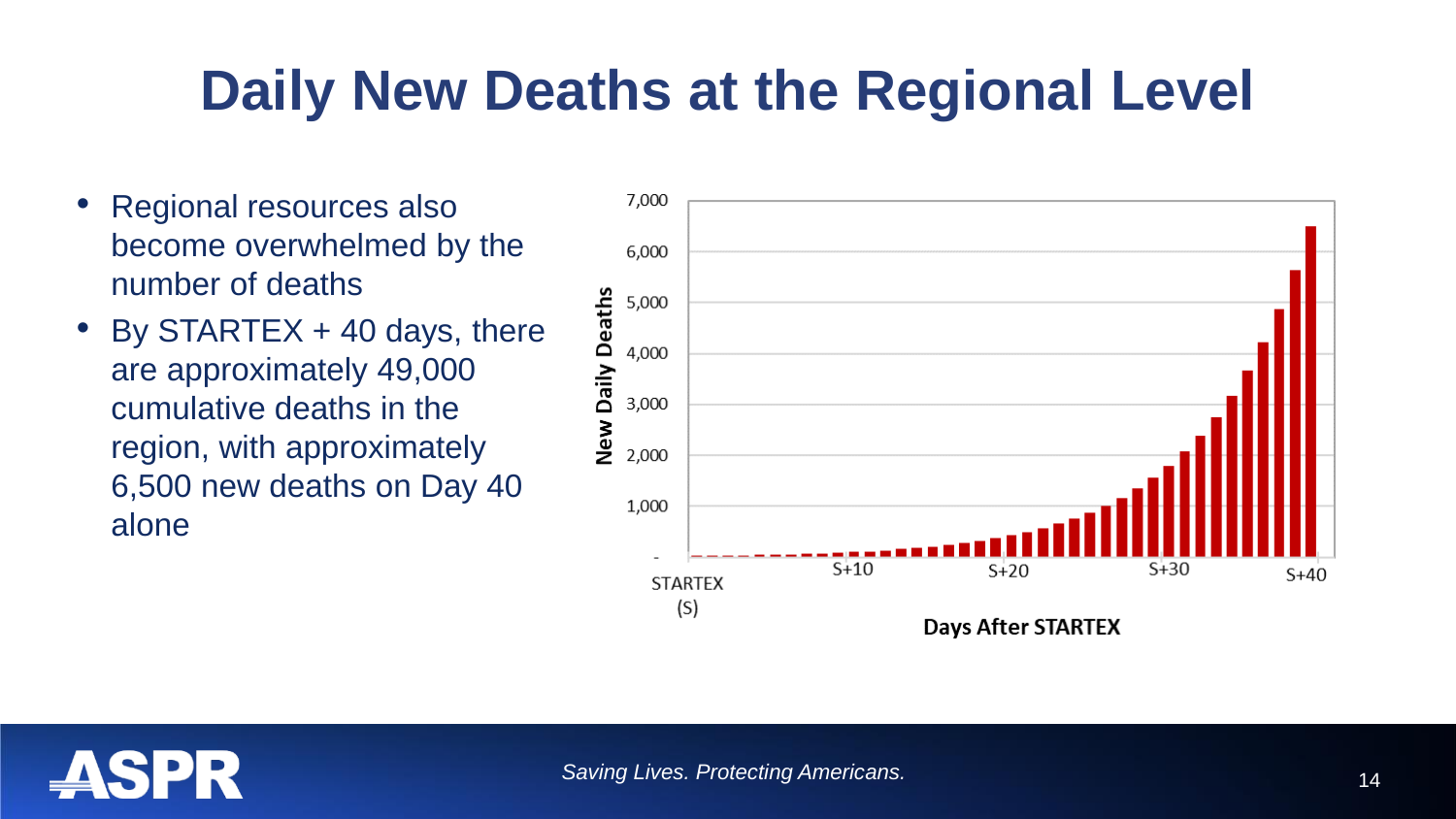# **Daily New Deaths at the National Level**

- By STARTEX  $+$  40 days, there are approximately 475,000 cumulative deaths in the United States, with approximately 62,300 new deaths on Day 40 alone
- SLTT partners across the country report that they are overwhelmed by the number of deaths



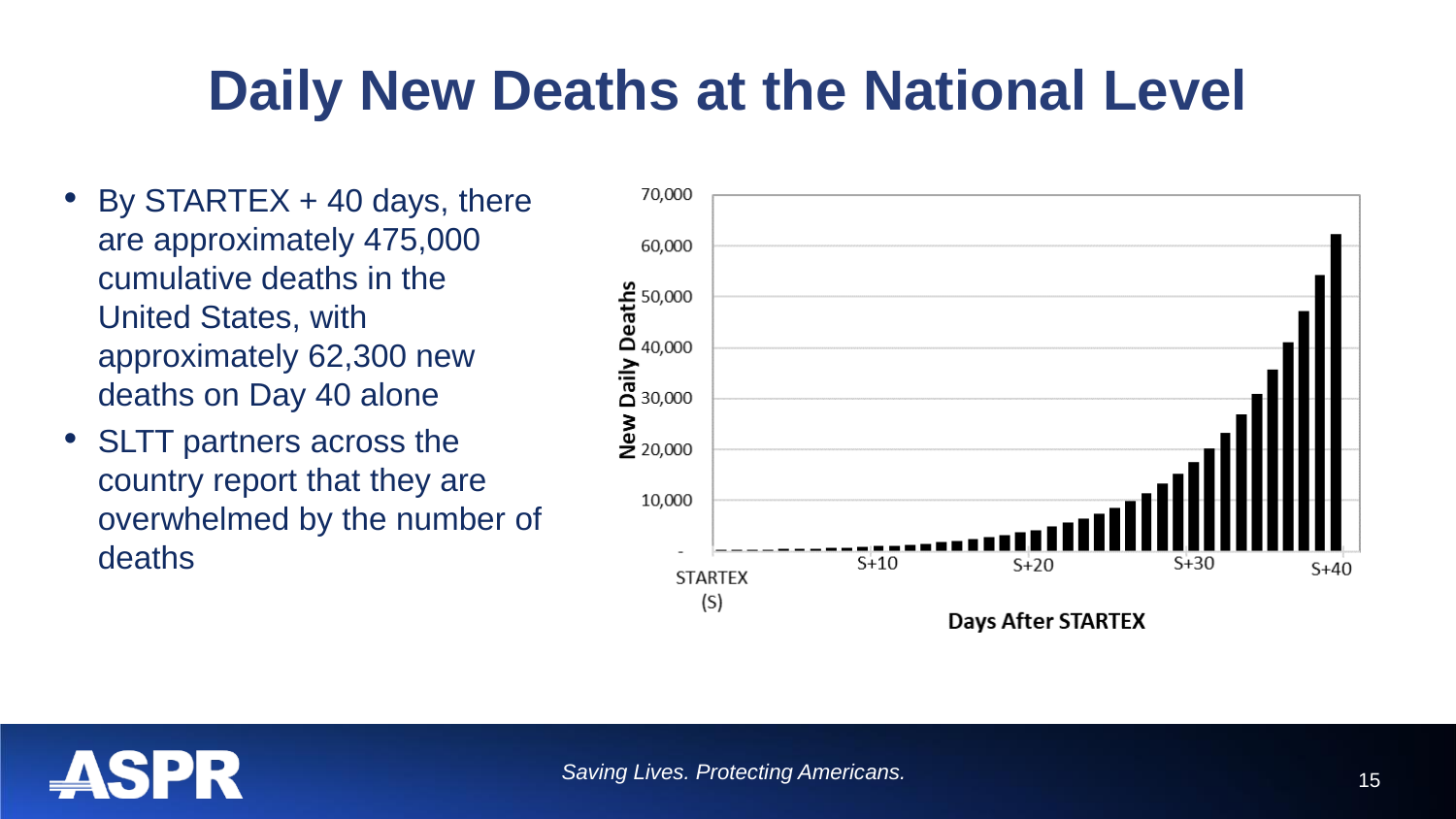#### **Daily New Deaths at the State, Regional, and National Levels**

|                     | <b>Daily New Deaths</b> |                 |                 |
|---------------------|-------------------------|-----------------|-----------------|
|                     | <b>State</b>            | <b>Regional</b> | <b>National</b> |
| <b>STARTEX</b>      | 5                       | 24              | 242             |
| STARTEX + 5         | 8                       | 44              | 429             |
| STARTEX + 10        | 18                      | 89              | 878             |
| $STATEX + 15$       | 38                      | 182             | 1,795           |
| <b>STARTEX + 20</b> | 77                      | 372             | 3,667           |
| $STATEX + 25$       | 158                     | 761             | 7,486           |
| STARTEX + 30        | 322                     | 1,555           | 15,250          |
| $STATEX + 35$       | 659                     | 3,179           | 30,940          |
| STARTEX + 40        | 1,348                   | 6,491           | 62,249          |

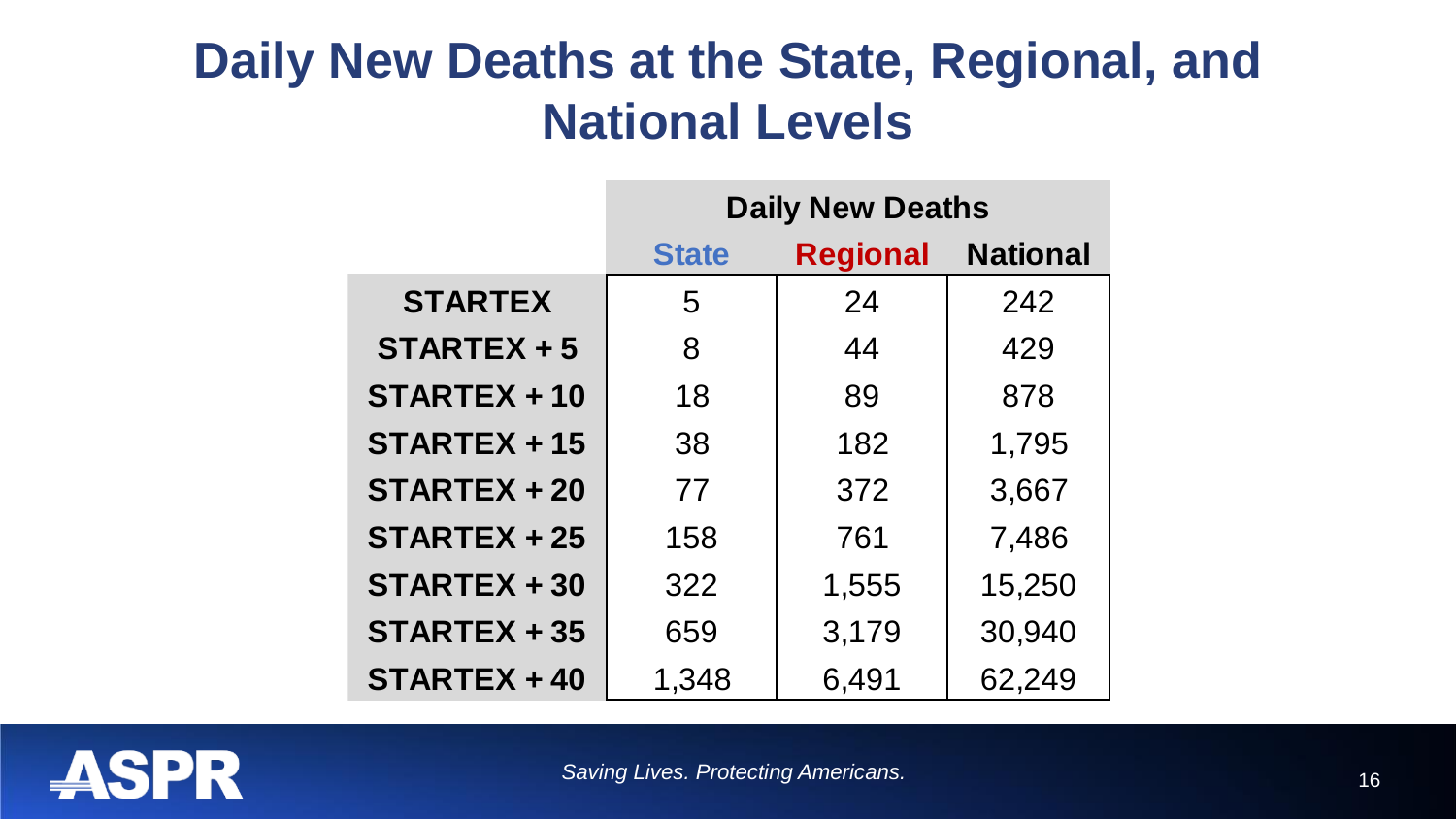# **Daily New Deaths at the City Level**

• The table to the right shows the daily number of new deaths for cities that make up small, medium, and large percentages of their state's population **Small: Cities with approximately** 5% of the state population **•** Medium: Cities with approximately 10% of the state population **EXEC** Large: Cities with approximately 20% of the state population • Please note that the actual number of daily new deaths within a city will depend on several factors, including demographics, population density, and health care system capacity. **Small Medium Large STARTEX** 0 0 2 48 **STARTEX + 5** 0 0 1 1 2 **STARTEX + 10** 1 1 2 4 **STARTEX + 15** 2 4 4 8 **STARTEX + 20** 4 4 8 15 **STARTEX + 25** 8 1 32 **STARTEX + 30** 16 16 32 64 **STARTEX + 35**  $\vert$  33  $\vert$  66  $\vert$  132 **STARTEX + 40** 67 135 270 **Daily New Deaths In Cities:**

**ASPR** 

17 *Saving Lives. Protecting Americans.*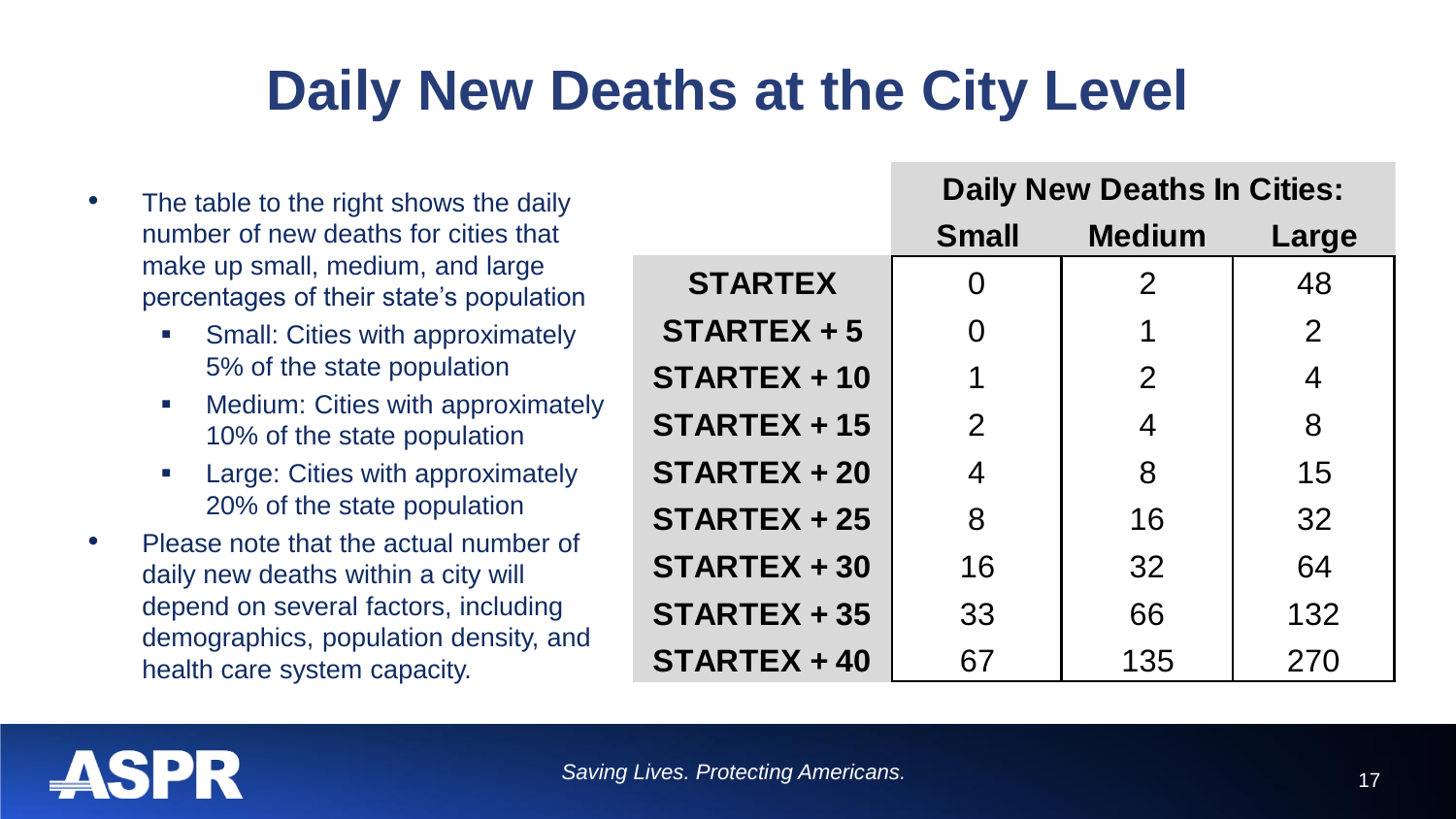#### **Facilitated Discussion**

See the Situation Manual for a comprehensive list of discussion questions

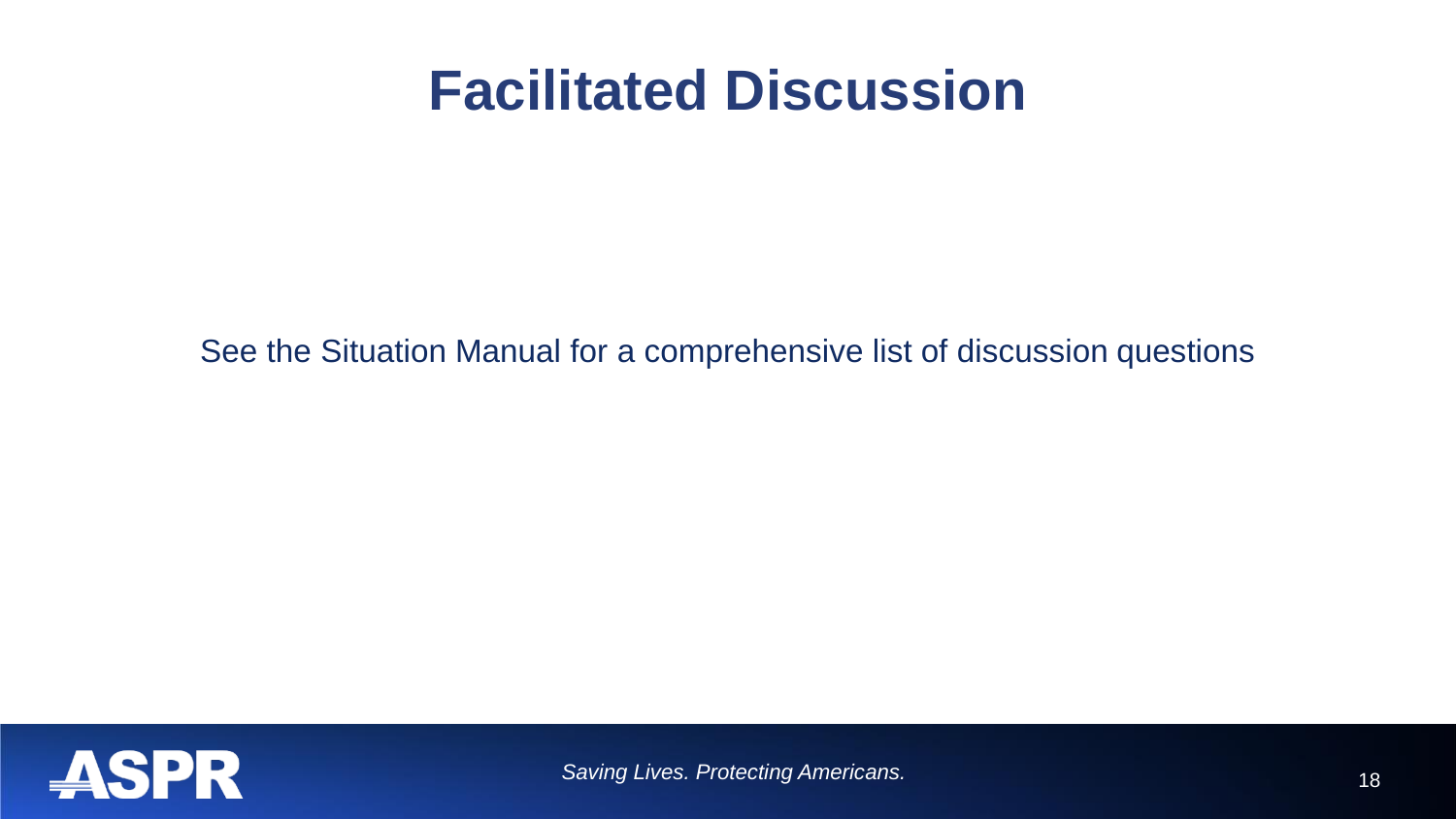### **Closing Remarks**